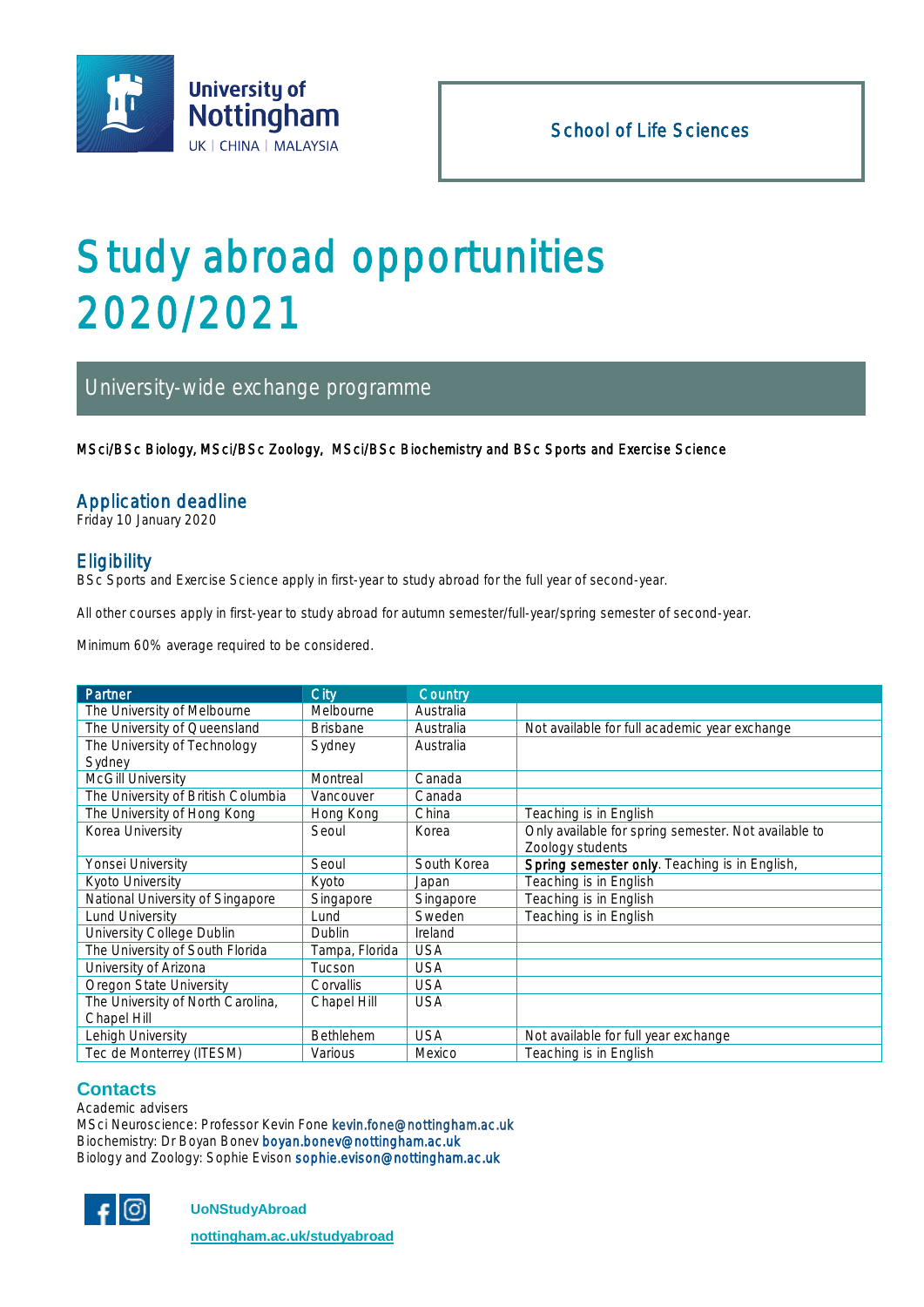

# University-wide exchange programme

#### MSci Neuroscience

#### Application deadline

Friday 10 January 2020

# **Eligibility**

Apply in second-year to study abroad for full third- year. Minimum 60% average required to be considered.

Students undertake a placement in English during the third-year. The main aim of the placement year is to provide students with extensive research experience, normally within a laboratory situation relevant to a future research career in the field of Neuroscience. The co-ordinators at Nottingham approve the laboratory project to be undertaken and it is intended that this will be related to neuroscience, neuropharmacology or physiology.

The placement year is formally assessed (three compulsory modules) as part II of the four-year MSci Neuroscience degree. In addition to completion of the compulsory assessments it is expected that all students on placement will achieve the following objectives and transferable skills.

- Obtain experience of laboratory work thereby gaining competence and confidence
- Take responsibility for a project defined by discussion with their Placement Supervisor and agreed by their Academic Supervisor and/or Placement Convenor so that they gain experience of the process of research
- Learn and execute the basic rules of good laboratory practice to include safety and legal requirements (eg, Animal Care or Home Office Licence procedures, safe use of radioactive materials, safe operating procedures etc.) as appropriate and as directed by the Placement Supervisor
- Carry out research work within a team but execute individual responsibility within that team
- Write research reports and scientific communications as agreed with the Placement Supervisor. These will be additional to the written assessments required for the MSci
- Make oral and/or poster communication as agreed within the research group and directed by the Placement Supervisor.  $NB -$  some of these may be formally assessed

In the past students have undertaken placements at the following institutions, although there is no guarantee that these institutions will be available to Neuroscience students in future. Other destinations from the university-wide programme may be considered if a suitable programme is available, please speak to your school academic advisor below and to the Office of Global Engagement for further information and guidence.

| The Florey Institute, The University of Melbourne | Melbourne | Australia |
|---------------------------------------------------|-----------|-----------|
| The University of British Columbia                | Vancouver | ∴anada    |
| The University of Connecticut                     | Storrs    | USA       |

The University of Adelaide, The Australian National University and The University of Queensland accept undergraduate research placement students but this is through a scheme separate to the University-wide exchange. You will need to apply to them directly and will be classed as a visiting researcher not an exchange student.

#### **Contacts**

Academic advisers for MSci Neuroscience Professor Kevin Fone kevin.fone@nottingham.ac.uk Errolinda Ward [errolinda.ward@nottingham.ac.uk](mailto:errolinda.ward@nottingham.ac.uk) 



 **UoNStudyAbroad**

 **[nottingham.ac.uk/studyabroad](http://www.nottingham.ac.uk/studyabroad)**